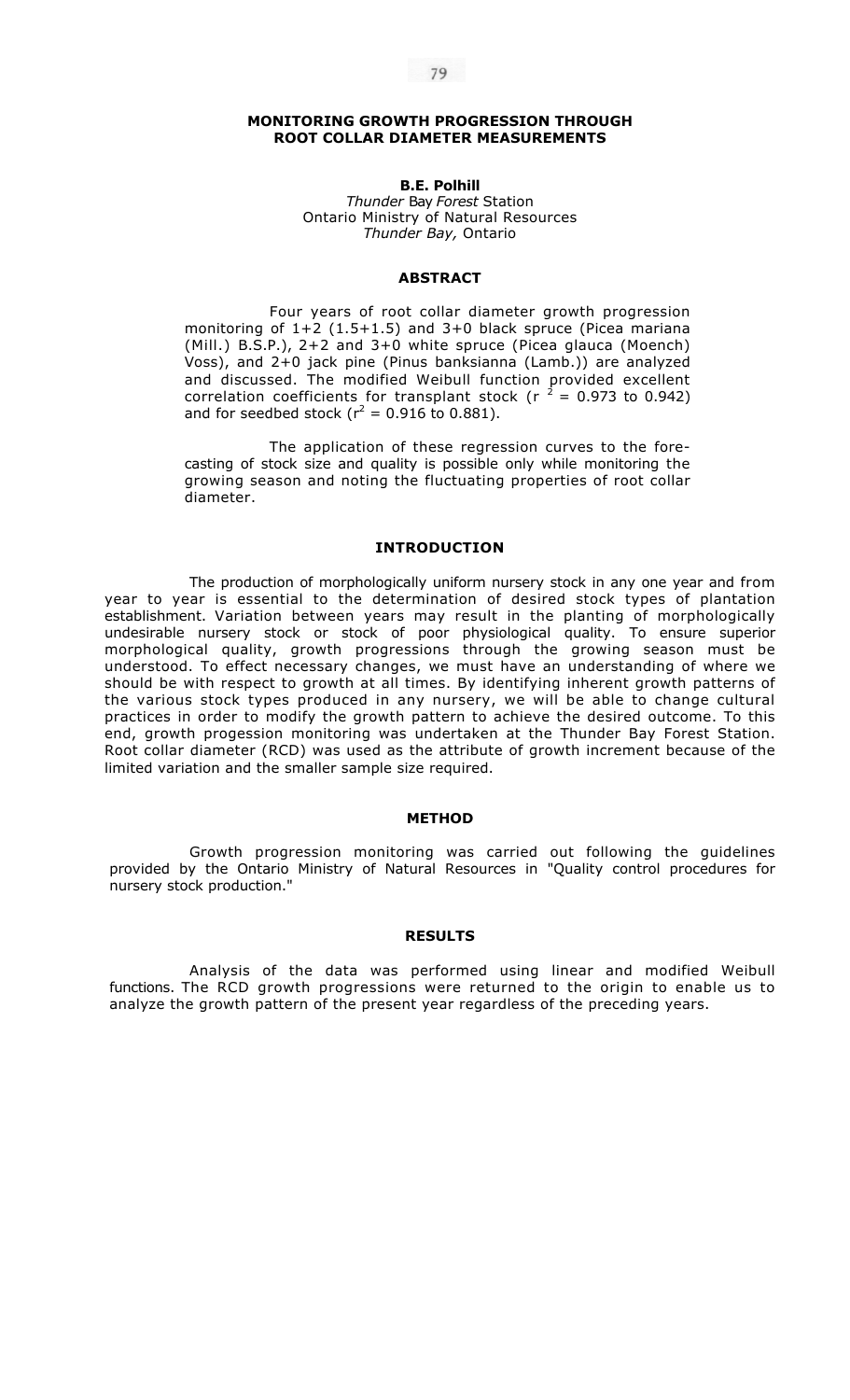The modified Weibull formula was superior in fit  $(r<sup>2</sup>)$  to the linear function because of its ability to accommodate a slow spring start and a gradual tapering off to completion at the end of the growing season. Only the modified Weibull function will be discussed here.

The modified Weibull function formulaes all had excellent correlation coefficients (Table 1). Transplant stock was more uniform than seedling stock within and between years due to density, available moisture, and variation in cultural practices.

In the transplants, PIm 1+2 and PIg 2+2, variation was minimal over the first 100 days of the growing season. From then on variation increased, with the result that total growth (Table 2) varied from year to year. Measurements taken in April, May, or June would be the basis for any changes in cultural plans. The uniformity of growth at this time and the erratic nature of growth later in the season would make monitoring early in the year profitable for locating the origin, but the adjustment of plans would be questionable. Variation in the growth rate does not occur until July. At this time it is usually too late to effect any change.

The seedbed stock, PIm 3+0, PIg 3+0, and PNb 2+0, exhibited variation from the onset of growth. This may be explained by the variety of densities under which the stock was grown. Seedbed stock also showed growth reductions that appear to have been caused by climatic conditions.

The RCD in the seedbed stock increased and decreased erratically following weather patterns. In periods of hot, dry days, RCD decreased and then increased when wet weather returned. The transplant growth progressions were affected similarly, athough no reductions took place.

#### **DISCUSSION**

Root collar diameter is affected by xylem pressure potential (Hinckley et al. 1974). On days in which xylem pressure reached 25 bars, the diameter upon rehydration was less than that prior to dehydration. During periods of severe drought, as experienced in the spring of 1980, diameters of all ? ecies displayed a decrease or slowing in growth. Daytime temperatures in excess of 30 C and relative humidity of less than 20% for an extended period were responsible for poor correlation. Height growth and presumably dry weight increases were occurring at this time, but RCD measurements were not indicating this. When an extended spring drought occurs, common in our region every 4 or 5 years, the RCD measurements are relatively difficult to assess and the alteration of the cultural operation plan is impractical since we are not certain of the actual growth progression (dry weight).

Nursery practices dictate that irrigation and nitrogen be reduced in August to induce dormancy and bud set. This leaves a period from May 1 to July 31 to change the cultural plan for the purpose of increasing growth. When a spring drought of  $\overline{4}$  to 6 weeks negates the monitoring of growth progressions, there is little chance of successfully altering the growth to the desired outcome in the remaining time.

#### **CONCLUSIONS**

The use of RCD measurements for growth progression is impractical in regions such as ours, where extended periods of drought render them uninterpretable. Data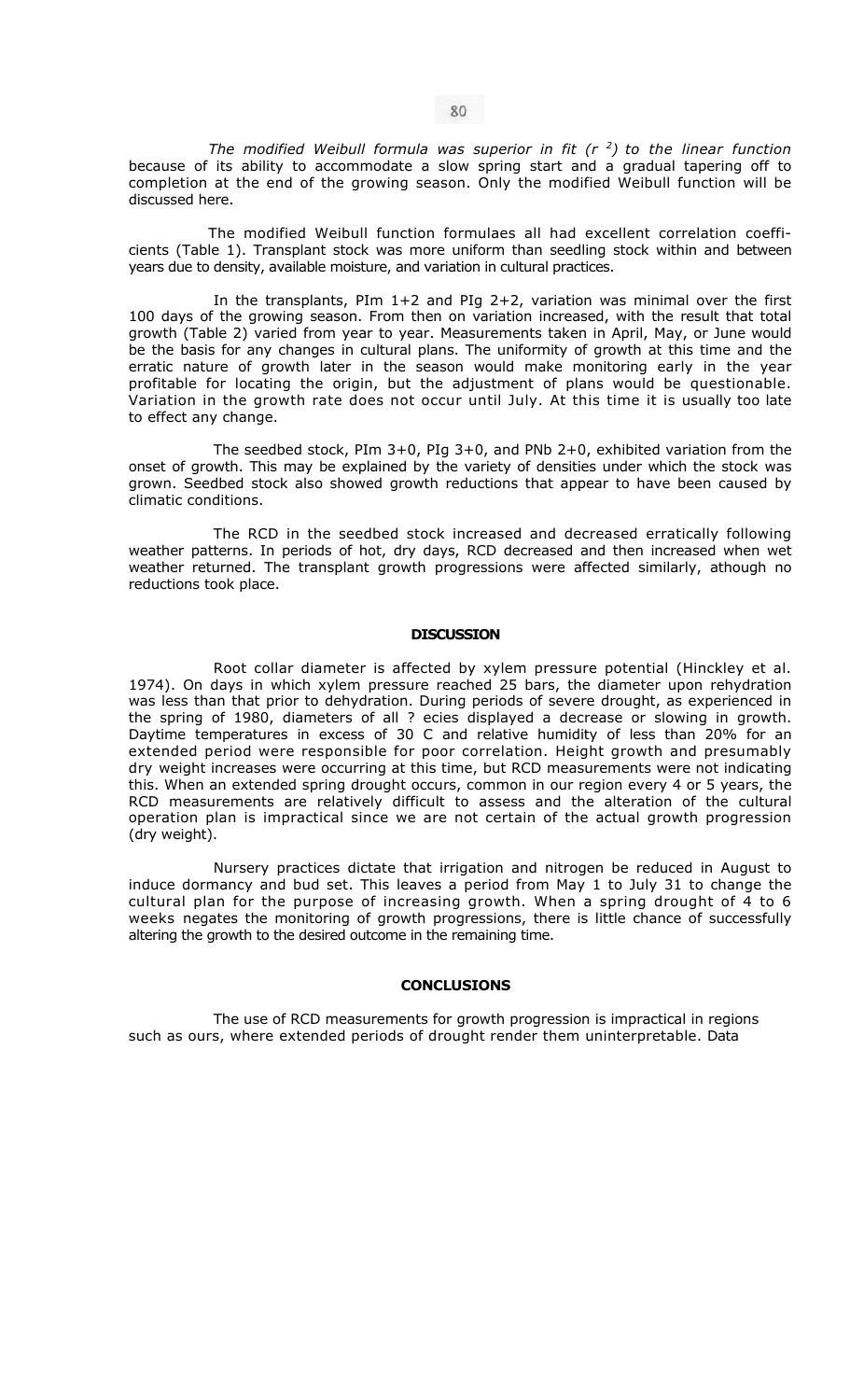Table 1. Weibull function curves  $r^2$  values for five stock types

| Species | Age   | Weibull formula                                                                                              | <sub>r</sub> 2<br>0.973 |
|---------|-------|--------------------------------------------------------------------------------------------------------------|-------------------------|
| bS      | $1+2$ | Y = 3.20 $(1-e^{6.524.06 \times \frac{2.574}{1}})$                                                           |                         |
| bS      | $3+0$ | Y = 3.00 (1-e <sup>1.401.04 x<sup>1.799</sup>)<br/>Y = 2.81 (1-e<sup>1.712.07 x<sup>3.380</sup>)</sup></sup> | 0.881                   |
| wS      | $2+2$ |                                                                                                              | 0.942                   |
| wS      | $3+0$ | Y = 2.30 (1-e <sup>2.693.05 x<sup>2.285</sup>)<br/>Y = 2.21 (1-e<sup>5.615.06 x<sup>2.557</sup>)</sup></sup> | 0.916                   |
| iP      | $2+0$ |                                                                                                              | 0.911                   |

## Table 2. Total growth for each year for five stock types

| Stock type | Total growth (mm) |          |         |                          |          |  |
|------------|-------------------|----------|---------|--------------------------|----------|--|
|            | $bS$ $1+2$        | $bS$ 3+0 | $WS2+2$ | $sW$ 3+0                 | $iP$ 2+0 |  |
| 1977       | 3.08              | 1.60     | 2.40    | $\overline{\phantom{a}}$ |          |  |
| 1978       | 2.67              | 2.29     | 2.80    | 2.10                     | 2.05     |  |
| 1979       | 3.08              | 2.45     | 2.80    | 2.15                     | 2.20     |  |
| 1980       | 2.72              | 2.45     | $\,$    | 1.70                     | 1.20     |  |

Table 3. Production of density monitored seedbed stock

|            |          | Density $(m2)$ |             |
|------------|----------|----------------|-------------|
| Stock type | $bS$ 3+0 | $WS - 3 + 0$   | $2+0$<br>iР |
| 1977       | 368.1    | $\,$           |             |
| 1978       | 143.1    | 152.7          | 292.2       |
| 1979       | 267.4    | 33.3           | 309.6       |
| 1980       | 294.6    | 303.4          | 364.3       |
| Desired    | 432.0    | 432.0          | 372.0       |